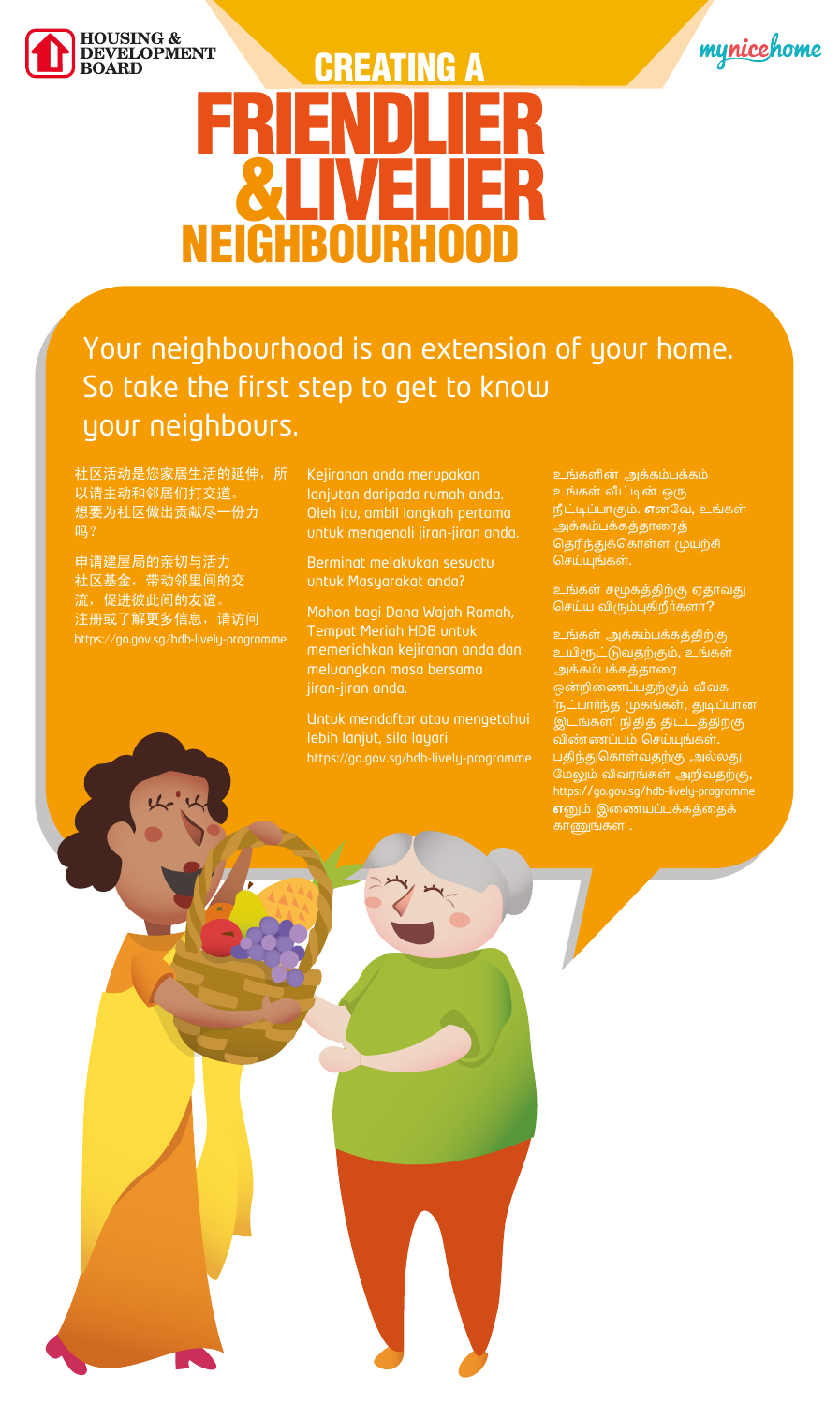- Wring excess water from wet laundry before hanging them out to dry
- Service your air-conditioners regularly to prevent leaks or noise disturbances
- Keep noise levels low

https://www.sgclean.gov.sg/join/for-individuals/ Keep surroundings clean by throwing rubbish into bins and ensuring your home is pest-free. Read up on other good hygiene habits here.

Support the **SG** CLEAN campaign now!

Little acts of kindness go a long way to create a gracious neighbourhood:





### **Become friends with your neighbours**

### **Make your neighbourhood a pleasant place to live in**!

Here are some ways to connect :